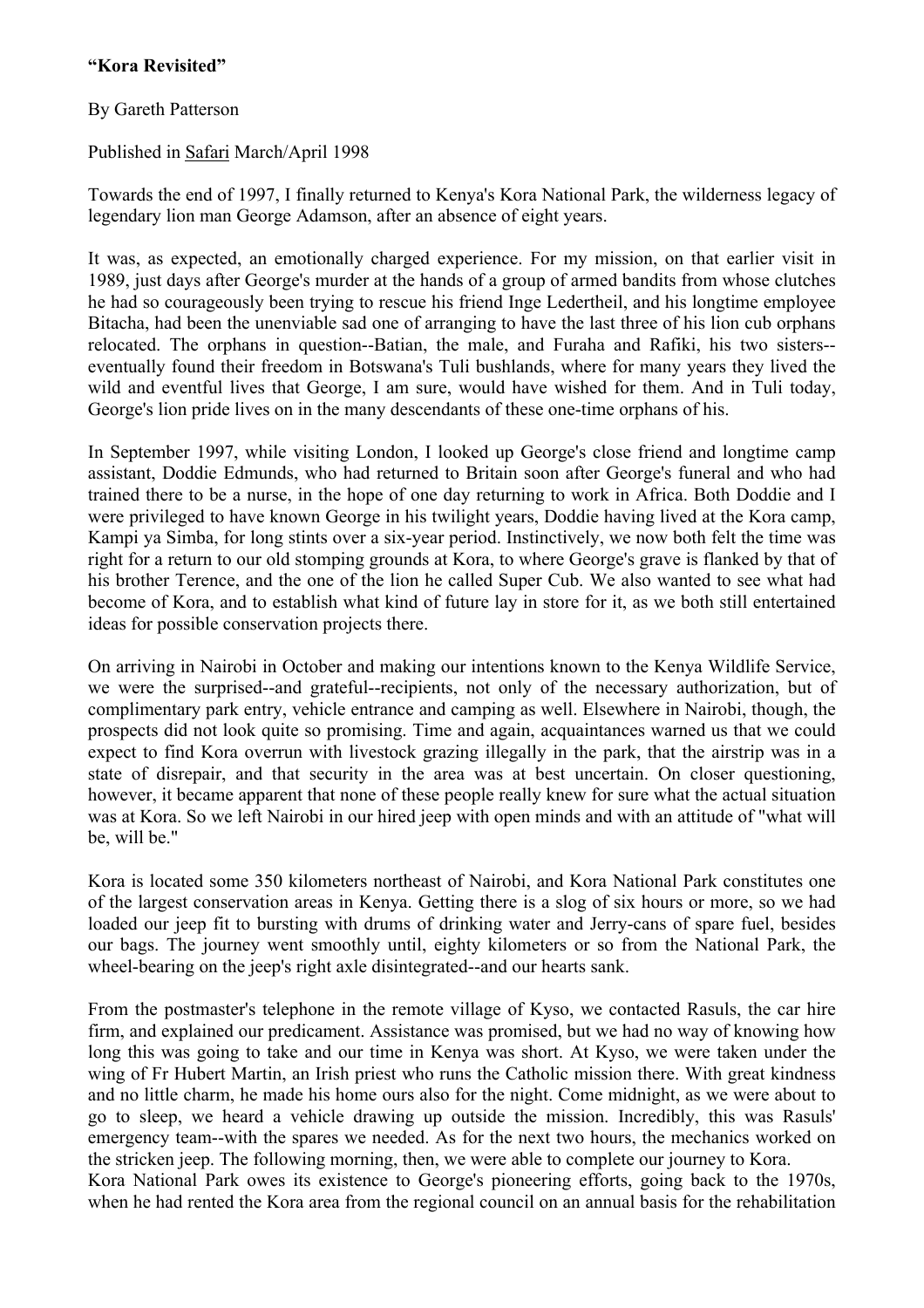of his lions. The area was subsequently proclaimed a National Reserve, and George's longcherished dream--that Kora would one day be gazetted a National Park--was finally realized in 1989, just three days before he was murdered. Kora adjoins on the North Mwingi, Bisanadi and Rahole National Reserves. At its most easterly point, at a place called Adamson's Falls on the Tana River, it borders on the Meru National Park, where the lioness Elsa, of Born Free fame, had lived, and where in 1960 Elsa was buried.

At the boundary of the North Mingi National Reserve, we stopped at a police outpost which is now also used by KWS rangers. There we met one Emanuel Maritim, a KWS ranger who radioed news of our arrival through Kora National Park headquarters, which is not far from George's old camp. It transpired that Doddie and I were the first visitors to Kora in more than five months.

For much of the 1980s Kora was synonymous with the depredations of poachers, bandits and cattle raiders--sometimes, although not always correctly, branded as "shifta"--whose armed forays from the countries to the north had ravaged Kenya's elephant herds and terrorized its people. From Emanuel, we learnt that the situation was much improved, but that as a precaution he, with his trusty FN automatic rifle, would personally escort us into Kora, along with his fellow ranger Vitalis Kakenge.

The access road into Kora was in surprising good shape, considering how we remembered it from days of old. The feeling on driving through the park was one of familiarity--and emotion, particularly on first glimpsing Kora Rock in the distance. For it was at the base of this giant outcrop that Kampi ya Simba had been situated. Contrary to what we had heard, we did not find Kora to be overrun with herds of trespassing livestock. Indeed, over the next few days we were to see parties of fringe-eared oryx, some lesser kudu, gerenuks, dik-diks, and buffaloes in the riverine thickets. And just some seven kilometers from Kampi ya Simba I came across pug marks of a young male lion, heading--predictably enough--in the direction of the camp.

At the camp itself there was no feeling of sadness or loss, only one of great peace and tranquillity. Doddie's and George's huts were still there, as was the camp's fence, the cubs' enclosure, the workshop and remnants of the old kitchen. On stepping through the small from gate from which the old man would routinely go out to join his lion pride, a pair of yellow-billed hornbills "tick-tocked" approvingly from a nearby tree.

In those days, Kampi ya Simba was synonymous just as much with birds as it was with lions. Hornbills and starlings would join us at lunch times, while marabou storks stood around outside, huddled together like financiers discussing the day's business. I watched the hornbill pair, then walked back to the jeep to get some bread, which on returning I scattered in front of me. The hornbills flapped noisily to the ground and pecked at the bits of bread. Emanuel, observing this, informed me that many of George's other feathered friends were now resident at Park headquarters just a few kilometers away.

Later we drove down to the graves. But again, this was not a solemn undertaking but rather a deeply reflective one. We noticed that new leaves were now sprouting on the desert roses that had been planted around the graves of George, Terence and Super Cub.

The Park headquarters was new to Doddie and me, having been set up only in 1993. Housing about thirty KWS personnel, it consists of a wide circle of accommodation huts, and a mess area and storeroom, with office buildings and twin flagpoles at the center. The word "Kora" is inscribed in large letters within a square of whitewashed stones at the base of the flagpoles. I could not help but feel that George would have been pleased, as in his time there was no permanent ranger post in the Kora area.